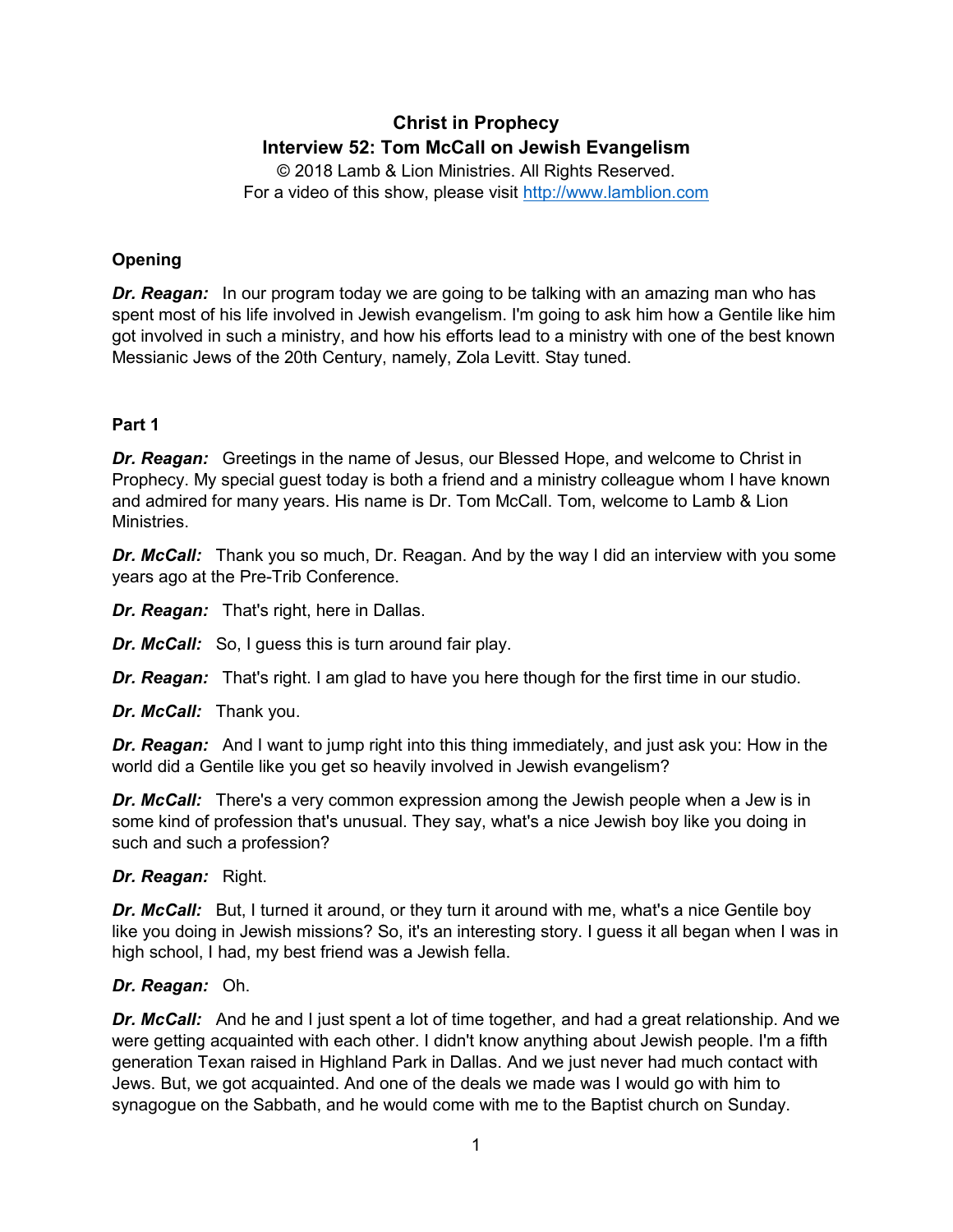#### *Dr. Reagan:* Okay.

**Dr. McCall:** We did that. And he didn't think much of Christianity, and I didn't understand much about Judaism, but we got acquainted and that was my first exposure. Then when I went to the University of Texas, the first Jewish Christian I ever met was Dr. Harry Marko, fascinating guy. He was from Romania. But when he came to this country he was not in--he didn't want to go through the whole medical process again, so to make a long story short he received Christ from a hitchhiker.

*Dr. Reagan:* From a hitchhiker?

*Dr. McCall:* Yeah. He picked up a guy, and it was sort of like Philip the evangelist.

*Dr. Reagan:* Yes, right.

*Dr. McCall:* And this guy led him to Christ.

*Dr. Reagan:* Did you meet this man at the University of Texas?

**Dr. McCall:** I met him in Austin. He was at that time he was what they called a field evangelist for the American Board of Missions to the Jews.

*Dr. Reagan:* Oh, yes, one of the greatest of all Jewish evangelistic organizations back in the early 20th Century.

*Dr. McCall:* Exactly, yes. Yes. It was begun by Leopold Cohn who was a Rabbi from Europe.

*Dr. Reagan:* And so, did you get involved with that organization?

**Dr. McCall:** Eventually, yes. But at any rate I met Dr. Marko and he came and spoke at our church. And then he started a Bible class in his home and we attended that and learned a lot about the Jewish people, about Jewish evangelism.

*Dr. Reagan:* And about the Jewish religion?

*Dr. McCall:* Yes. So, we kept in contact with him. I met the woman who was to become my wife there at the Harris Memorial Baptist Church in Austin. So, she was part of the Bible class that we went to with Dr. Marko. Then I had received Christ when I was about 16 years old, and part of the experience was through the Billy Graham Crusade in Dallas. And got introduced to the Navigators, and other Christian ministries. When I finished college I went to--

*Dr. Reagan:* What did you major in at the University of Texas?

*Dr. McCall:* History.

*Dr. Reagan:* Okay, so you didn't feel called at that point and time to be in the ministry?

*Dr. McCall:* Oh, no. No. My dad was a lawyer, he was in bond law, was involved in the construction of many damns and lakes throughout Texas. But, he wanted me to come into his practice.

*Dr. Reagan:* He wanted you to go to law school?

*Dr. McCall:* Wanted me to go to law school and come into his practice.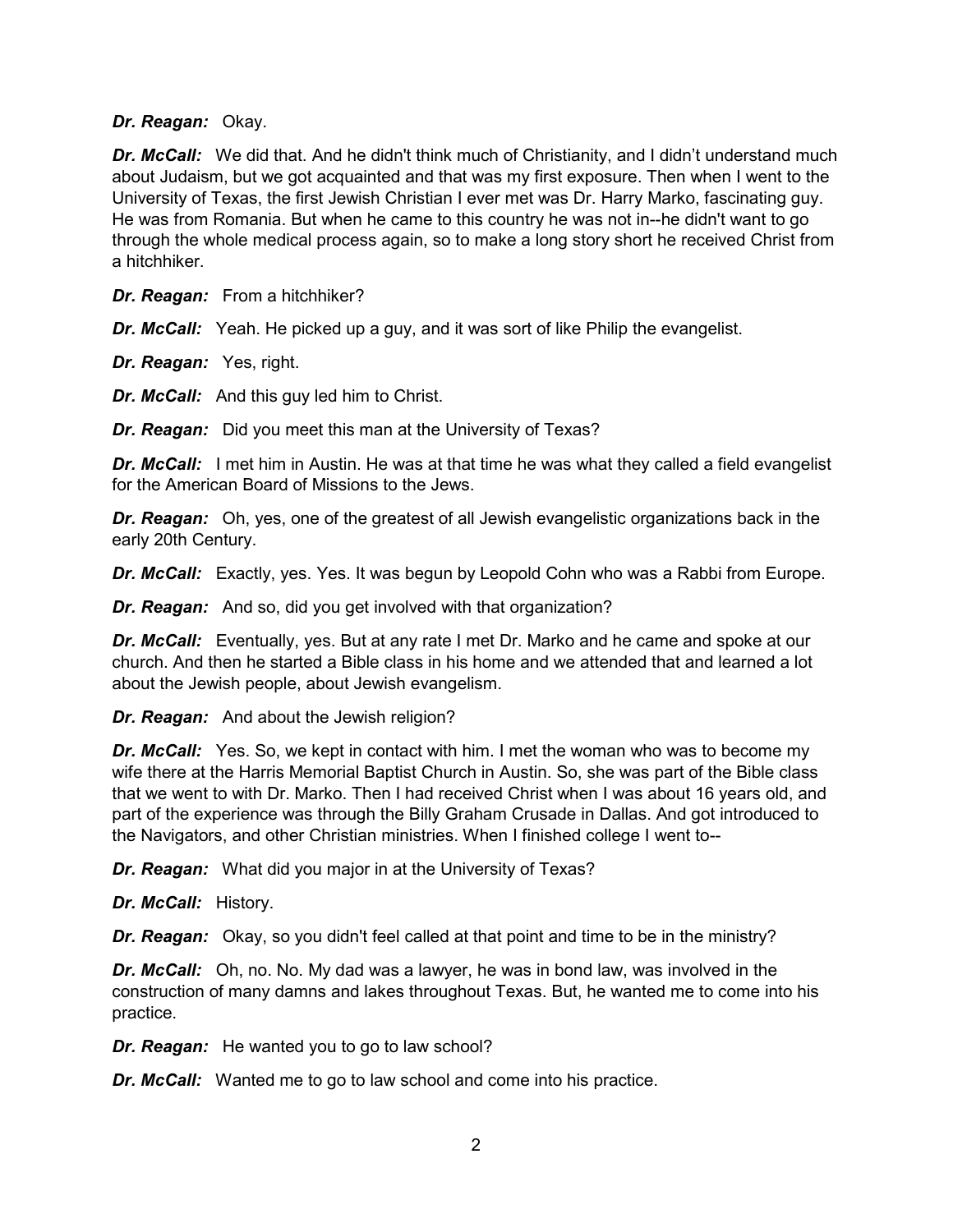## *Dr. Reagan:* Did you go to law school?

**Dr. McCall:** I did not but I was beginning the call into some form of ministry. So, I worked at his place during the summers. And we'd go up on the elevator and he'd introduce me to people and he say, "This is my son, Tom, I wanted him to come into my law practice but he's fallen from law to grace."

*Dr. Reagan:* Fallen from law to grace. I love it. Your dad had a sense of humor.

**Dr. McCall:** He did. He did indeed. But anyway I went up to Glen Eyrie with the Navigators and so forth. And began to--Oh, one of my experiences was I attended a Bible class that studied the book of Romans. We went chapter-by-chapter. Each week a chapter. We got 1-8, we got to the eighth chapter we were in cloud nine; nothing will separate us from the love of Christ. And the leader said, "Now, next week we will go to chapter 12."

*Dr. Reagan:* Oh, yeah, got to skip 9-11.

*Dr. McCall:* "Because 9-11 is about the Jewish people, and it is not very applicable to us, so we'll just skip that and go to the practical part, 12-16." I thought, "Wow. What is this passage in the New Testament that Christians aren't supposed to read?" And really that triggered a lifelong quest.

*Dr. Reagan:* So, when did you actually get involved in Jewish evangelism?

*Dr. McCall:* We started. Well one of the reasons I went to Glen Eyrie was to study Romans 9- 11 on my own and just find out what it said. I couldn't find commentaries. I couldn't find anything that would really answer the question. So, Dr. Marko long distance recommended to my fiancée that I go up to Denver from Colorado Springs and meet Hannah Wago who was a missionary with the American Board of Missions to the Jews in Denver. As it turns out she was the person that led Moishe Rosen to Christ.

*Dr. Reagan:* Moishe Rosen, okay, Jews for Jesus.

**Dr. McCall:** Who founded Jews for Jesus. Didn't know that at the time. But she exposed me to Ephesians 2, and it was a great experience. I said, "Well, I want to learn about Romans 9-11." She said, "Well, I can't do that. But we got coming into town people from our mission including Dr. Charles Feinberg who can answer your question." I said, "Okay, we'll come up." So I had a friend of mine, went up from Colorado Springs to Denver to hear Dr. Feinberg. We heard him. Went up to him after the session and said, "I need to talk with you." So, he said, "Well, come over to the hotel and we'll sit around and we'll talk." I said, "Dr. Feinberg could you please explain to me Romans 9-11?" He didn't open the Bible. He didn't open anything. He started at the first verse, went through all three chapters with me asking questions in-between. I thought, "Man, this guy really knows the Bible."

*Dr. Reagan:* So, that got you involved. Now we're running out of time in this segment so I've got to jump to something else. And that is you got involved through that learning about Romans 9-11 which teaches that God still loves the Jews, still has a purpose for the Jews, and that He has not washed His hands of the Jews, and He has not replaced the Jews with the Church. And the Church doesn't like those three chapters.

*Dr. McCall:* That's right.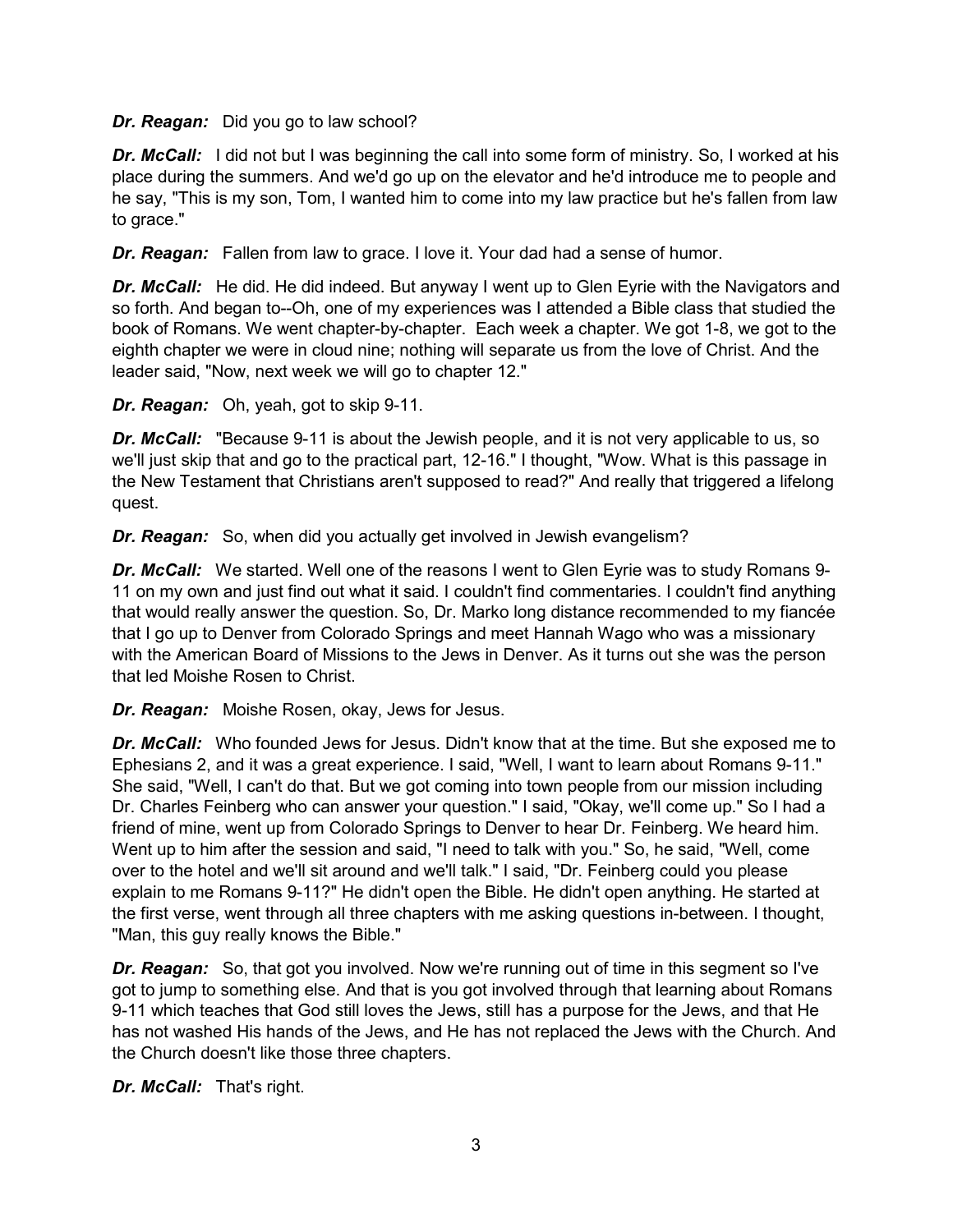*Dr. Reagan:* Now, got to jump to what I talked about at the opening. How did you come into contact with Zola Levitt?

*Dr. McCall:* Okay. Well, we spent years working with Martin Rosen in Los Angeles with the American Board of Missions to the Jews. And studying under Dr. Charles Feinberg at Talbot Theological Seminary. So I had two hard task masters, Jewish believers. Dr. Feinberg was the leading Jewish Christian scholar in the world. Martin Rosen was the leading Jewish Christian evangelist in the world. And so it was really quite an experience. After that I came back to Dallas to study in the Old Testament Department at Dallas Theological Seminary. Well, I was there for quite a few years. We've got a center there. And did a lot of evangelism among the Jews. In '71 Zola Levitt came into my life. He was there he had received Christ at the University of Indiana. He was majoring in music. He was getting his doctorate in music. And he was lead to the Lord through Campus Crusade for Christ. They wanted him to come down to Dallas for Explo '72.

*Dr. Reagan:* Yeah, the Jesus Movement.

**Dr. McCall:** It was quite a thing. Billy Graham. Bill Bright. All the big names in Christian work were there. And he was they wanted him to come down to do their PR work. A brand new baby in Christ, six months old. So, they sent him over to our mission as he went around to several churches to get rooms for places to sleep for the 100,000 students who were coming from all over North America. So, he came to see me. And we made arrangements for him there but I said, "Zola have you ever met any other Jewish believers in Christ?" He said, "I didn't know there were any. I've never met another."

*Dr. Reagan:* Well, they were few and far between then.

*Dr. McCall:* Yes. So I said, "Well, come over here to Beth Sar Shalom, the House of the Prince of Peace, and you'll meet several and get acquainted with them." He said, "Well, that's great." He said, "I've been told that I became a Gentile." I said, and his expression was, "Well, if it takes eating ham sandwiches on white bread with mayonnaise to get to Heaven, well I guess I can do that."

*Dr. Reagan:* That sounds like Zola.

*Dr. McCall:* I said, "No, you haven't stopped being a Jew. You have become a completed Jew." And this was a new thought to him, and anyway that's how it started. And he came and he kind of took over. He was playing the organ, he was speaking. He taught a class with us. He did all kinds of things.

*Dr. Reagan:* Okay, so you began to work with him then and teaching him Bible prophecy, and things of that nature.

*Dr. McCall:* Yes. Yes.

*Dr. Reagan:* And the two of you came together like this, and the result was a series of books in which you were the theological consultant and he was the person who knew how to write a journalistic style, popular writing. And he took your thoughts and put them into popular writing.

**Dr. McCall:** He came up to me one evening after our session, our worship service and said, "Tom, I want to talk with you. Let's got get some coffee." Okay, we went to IHOP. He said, "I read your article in the "Bibliotheca Sacra" which had recently come out.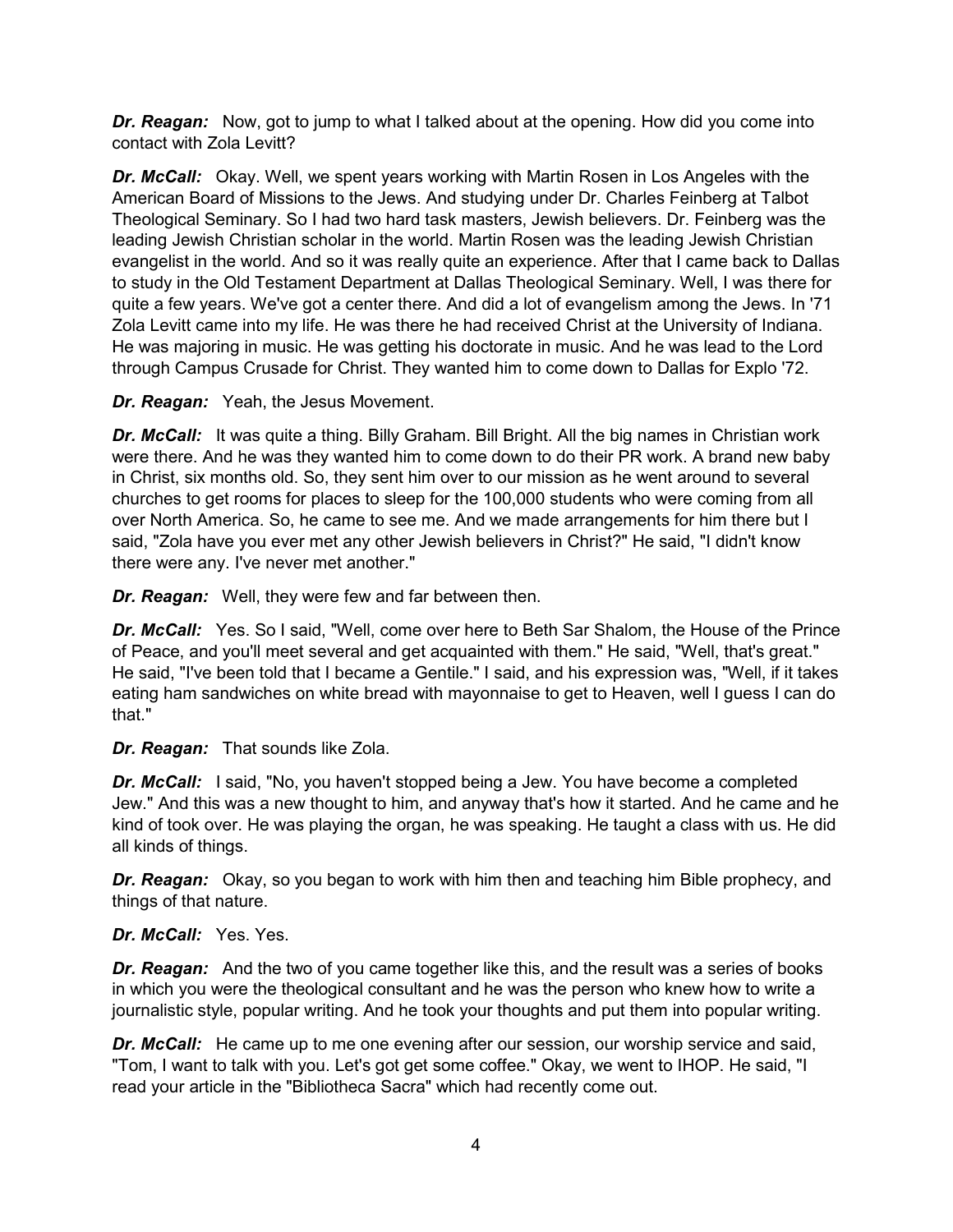*Dr. Reagan:* Yeah, that is the academic journal of Dallas Theological Seminary.

*Dr. McCall:* Exactly. And it was called, "The Tribulation Temple," was the name of it. He said, "I read this. This is really good stuff. Who reads this?"

*Dr. Reagan:* Scholars.

*Dr. McCall:* Well, seminary people. And some pastors.

*Dr. Reagan:* He said, "Why don't people read it?" People. And I said, "Well, they don't get it." So, he said, "I got a proposal to make with you. Let me take your material from that article and put it into a popular book." Sounded like a novel ideal to me. So, he had connections with Moody--

*Dr. McCall:* Yes, Moody Press.

*Dr. Reagan:* So, what was the title of that first book? It was about the Temple wasn't it?

*Dr. McCall: Satan in the Sanctuary*.

*Dr. Reagan: Satan in the Sanctuary*. Boy, that is the journalistic style right there.

*Dr. McCall:* There you go.

*Dr. Reagan:* Now, that was the first of several books you did with him, right?

*Dr. McCall:* About nine books that we wrote.

*Dr. Reagan:* Nine books, and many trips to Israel with him.

*Dr. McCall:* Many trips to Israel

*Dr. Reagan:* How many years did you actually minister with him, do you know?

*Dr. McCall:* We knew each other for I believe 35 years.

*Dr. Reagan:* Thirty-five years. Wow.

*Dr. McCall:* Something like that.

*Dr. Reagan:* Boy, what a ministry. Well, we are going to take a break right now. And when we come back I'm going to ask you for a brief comment about two theologies that concern the Jewish people. And I think you're going to have a negative attitude toward both, but we'll see.

*Dr. McCall:* Alright, Sir.

## **Part 2**

*Dr. Reagan:* Welcome back to Christ in Prophecy and my interview with Tom McCall a man who has spent most of his life in Jewish evangelism, and who is also an expert in the field of Bible prophecy. Tom, I want to ask you about two theologies that have permeated the Church today. One of them is Dual-Covenant Theology which is a theology that is held by most of the old mainline Protestant denominations and has even invaded into evangelicalism. What is Dual-Covenant Theology and what is your reaction to it?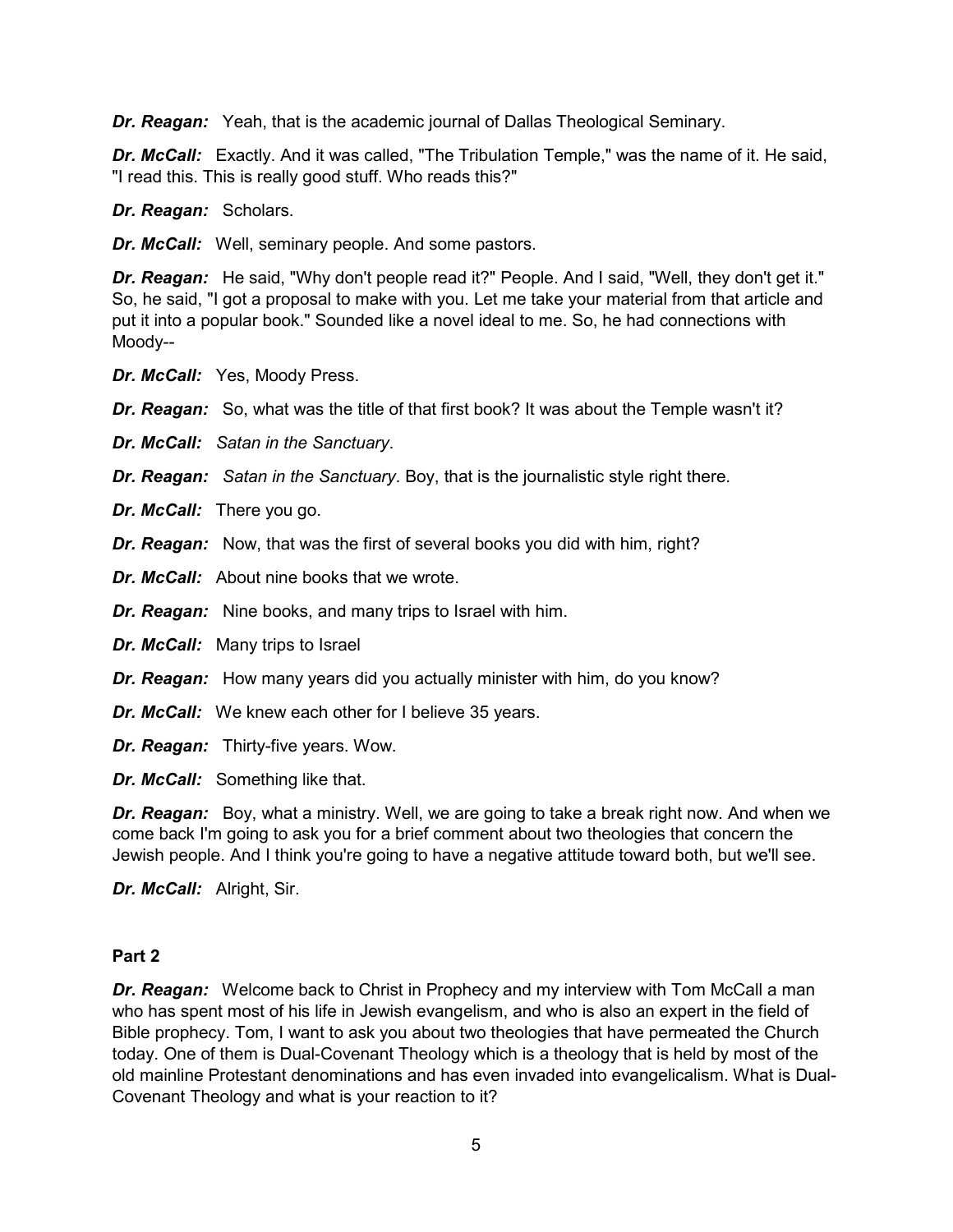*Dr. McCall:* Dual-Covenant teaches that God has two ways of salvation; one for the Gentiles, and one for the Jews. And that--when I was going around speaking in churches I found a certain amount of support for Jewish missions, and Jewish evangelism. But I also found that there was a negative attitude toward Jewish evangelism. And it broke down into two views: one said the Jews can't come to Christ you're wasting your time. They send away the day of grace. They rejected Jesus therefore they can't be saved. On the other hand, and so no Jewish evangelism is done. On the other hand there was the view that Jews don't need to be saved, they have their rabbis, they have their synagogues, they have their Bible.

*Dr. Reagan:* They can be saved by following the Law.

**Dr. McCall:** To keep the law, do justly, love mercy, and walk humbly with your God. And as the Talmud says there is a place for the Sons of Abraham in the vestibule of Heaven. So, all you need to do--

*Dr. Reagan:* Well that's the Talmud and not the Word of God.

*Dr. McCall:* Yes. So, that's why Nicodemus was so shocked when Jesus said, "Except you be born again, you will not enter in to the Kingdom of Heaven."

*Dr. Reagan:* And I think the Apostle Paul would be horrified by this particular theology.

*Dr. McCall:* Exactly.

*Dr. Reagan:* Because in Romans 1:16 he says, "I'm not ashamed of the Gospel for it is the power of God for salvation to everyone who believes, to the Jew first and then to the Gentiles."

*Dr. McCall:* Exactly. And what did he mean by to the Jew first? Because ever town he went into to evangelize he always went to the Jews to preach the Gospel out of the Old Testament to them.

**Dr. Reagan:** My view of Dual-Covenant Theology is that it is loving the Jewish people right into Hell.

*Dr. McCall:* Yes.

*Dr. Reagan:* We don't want to hurt their feelings. We don't want to confront them. So, we will just love them and let them go to Hell.

*Dr. McCall:* Yes, and that is the tragedy of Dual Theology.

*Dr. Reagan:* And that is just horrible to a person who has a heart for Jewish evangelism.

*Dr. McCall:* That's right. But in either case Jews don't get evangelized.

*Dr. Reagan:* Yeah, right.

*Dr. McCall:* They can't be saved, or they don't need to be saved.

*Dr. Reagan:* Well, they certainly can be saved, and you know of many that have been saved.

*Dr. McCall:* That have been saved, and they need to be saved.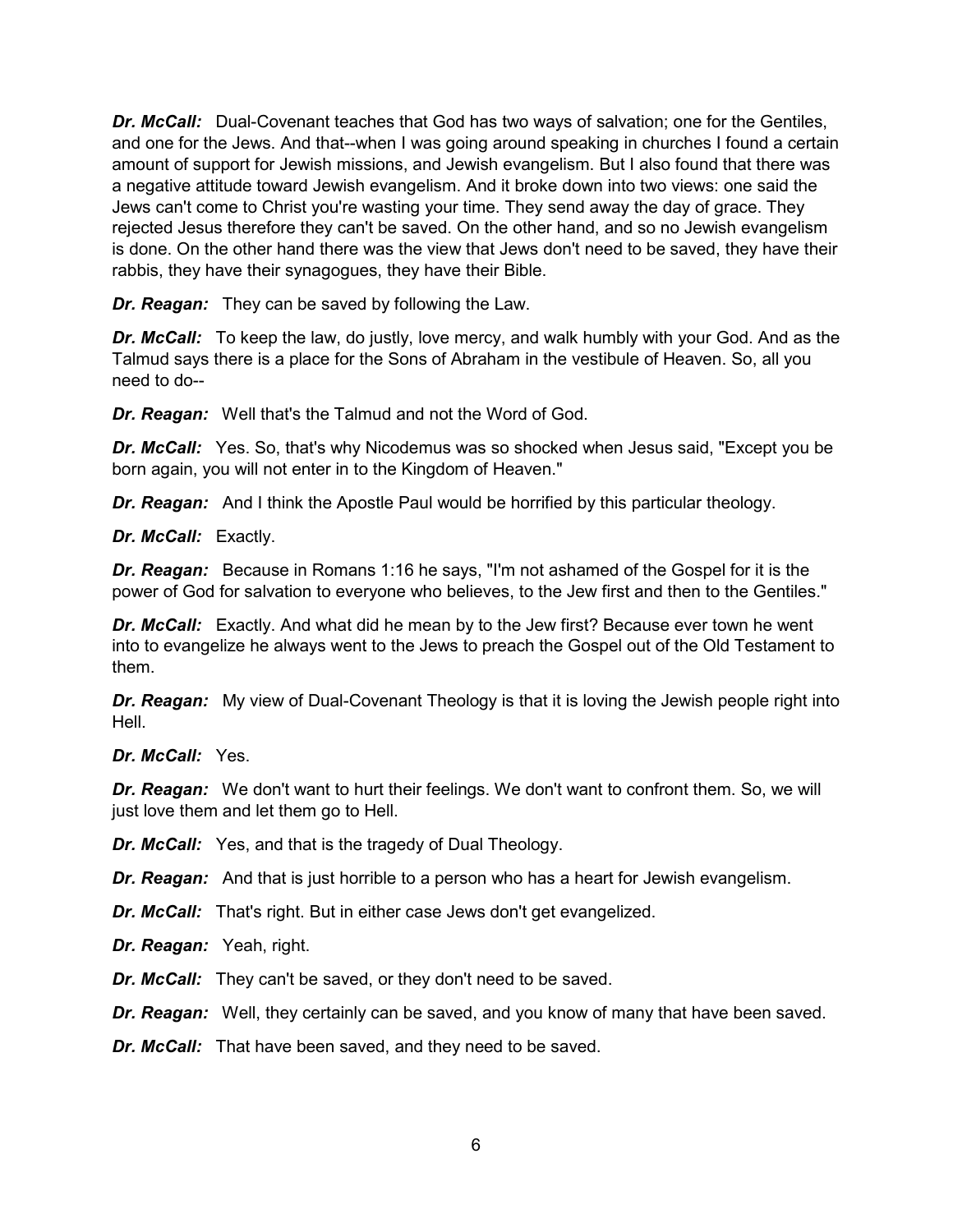*Dr. Reagan:* In fact you mentioned the Jesus Movement, it was right about 1968, '69, '70 after the Six-Day War there was a tremendous movement of the Holy Spirit, not only among young people but among Jewish young people.

*Dr. McCall:* That's right.

*Dr. Reagan:* And they came to Jesus by the thousands.

*Dr. McCall:* And how did that happen? I think the Vietnam War broke young people away from their roots, and in the case of the Jews that was a very positive thing because they were open to the Gospel.

*Dr. Reagan:* Yes, plus you add to that the miracle of the Six-Day War and they could see hey, this had to be God.

*Dr. McCall:* That's right.

*Dr. Reagan:* Alright, let's go to the second one. The second one is called Replacement Theology and this is very widespread, this is a dominant theology in the Catholic Church, Protestant Church, everywhere, this is the dominant theology concerning the Jewish people. The Jewish people have been replaced by the Church, God has no purpose left for the Jewish people. He washed His hands of them. They are the Christ killers, and they are getting what they deserve.

**Dr. McCall:** Yes. And very few Jews have gone through their lives without being called a Christ killer.

*Dr. Reagan:* A Christ killer.

*Dr. McCall:* Yes.

*Dr. Reagan:* Okay, let's go, comment on that theology.

*Dr. McCall:* So, Replacement Theology says that the Church has replaced Israel in God's plan and purpose. And that there is no future for Israel.

*Dr. Reagan:* That's why the Church hates Romans 9-11.

**Dr. McCall:** Yes, exactly. And the teaching of the Olive Tree which is very important. But when did Replacement Theology begin? As you say Romans 9-11 Paul says to the Gentile Christians in Rome by the way, boast not against the branches. And that's what was going on. That was the first instance of Replacement Theology.

*Dr. Reagan:* Yeah, Replacement Theology started early in Church history.

**Dr. McCall:** Right there. So, in the first place the Jews were unhappy with Gentiles coming into the Church. But later on as the Gentiles began to predominate numerically in the churches, the Gentiles began to disparage the Jews, and say, "Well, God is through with you." And that was Replacement Theology, right in the New Testament and it continued on and developed through the centuries. And still exists today.

*Dr. Reagan:* And most Christians are not aware of that terrible, terrible history that culminated with Martin Luther who wrote one of the most vicious Anti-Semitic pamphlets ever penned in which he simply gave the blueprint for the Holocaust you know.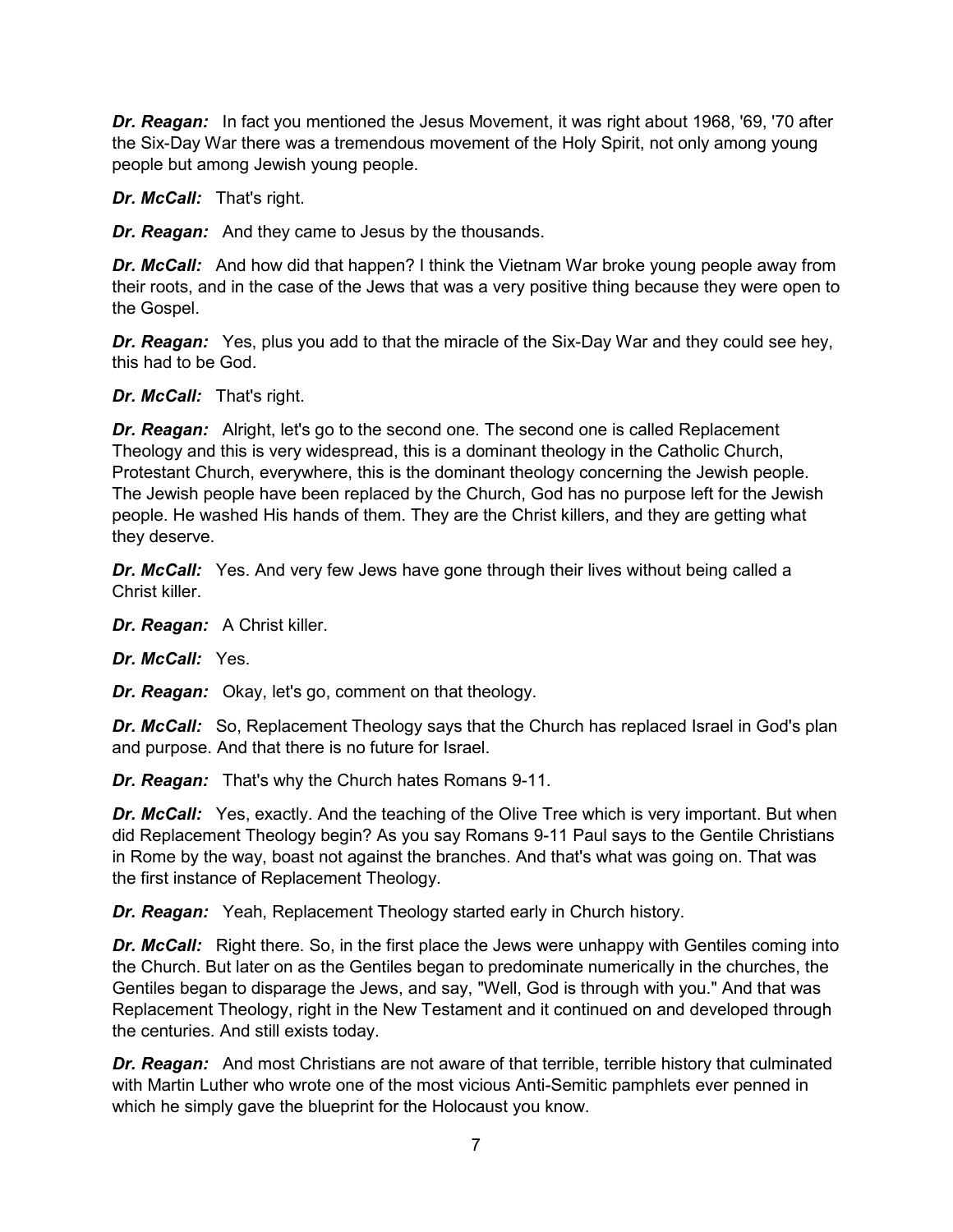*Dr. McCall:* Yes.

*Dr. Reagan:* Burn the synagogues, burn the Talmud, refuse to let the Rabbis teach, put them into forced labor. It was a blueprint for the Holocaust.

*Dr. McCall:* Hitler took a lot out of--

*Dr. Reagan:* Oh, yes. In fact in "Mein Kampf" he said that Luther was his greatest inspiration.

*Dr. McCall:* Now, how did that happen? When Luther received Christ he thought, and he started his reformed movement he thought the Jewish people would flock to Lutheranism.

**Dr. Reagan:** Yeah, he believed that they were very intelligent and that they had rejected Christianity because it was so corrupt. But now he was going to restore the true Gospel and they would come. And when they didn't--

*Dr. McCall:* Then he turned against them.

*Dr. Reagan:* Boy, did he ever turn against them.

*Dr. McCall:* And that is a sad, sad commentary. And believe me Jewish people know about that. And one of the reasons they won't look at Christianity is because of Luther.

**Dr. Reagan:** Well, it's all based primarily on one thought and that is the one you gave and that is that the Jews are Christ killers, they were responsible for killing God in the flesh, and therefore God has no purpose left for them. But we need to get straight who killed Jesus.

*Dr. McCall:* Who killed Jesus?

**Dr. Reagan:** Acts 4:27, "For truly in this city, Jerusalem, there were gathered together against your holy servant Jesus, whom you did anoint, both Herod, Pontius Pilate, the Gentiles, and the peoples of Israel.

*Dr. McCall:* Who's left? Everybody.

*Dr. Reagan:* But there is someone we can add to this.

*Dr. McCall:* Me.

*Dr. Reagan:* We can add you and me.

*Dr. McCall:* That's right.

*Dr. Reagan:* Jesus died for the sins of mankind. I'm a sinner. You're a sinner. He died, we all have the blood of Jesus on our hands.

*Dr. McCall:* Exactly.

*Dr. Reagan:* And it's incredible that you just blame one group, the Jews.

**Dr. McCall:** By the way why did Jesus have to be brought before Pilate? Because the Jews at that point did not have the power of capital punishment.

*Dr. Reagan:* That's right. That's right.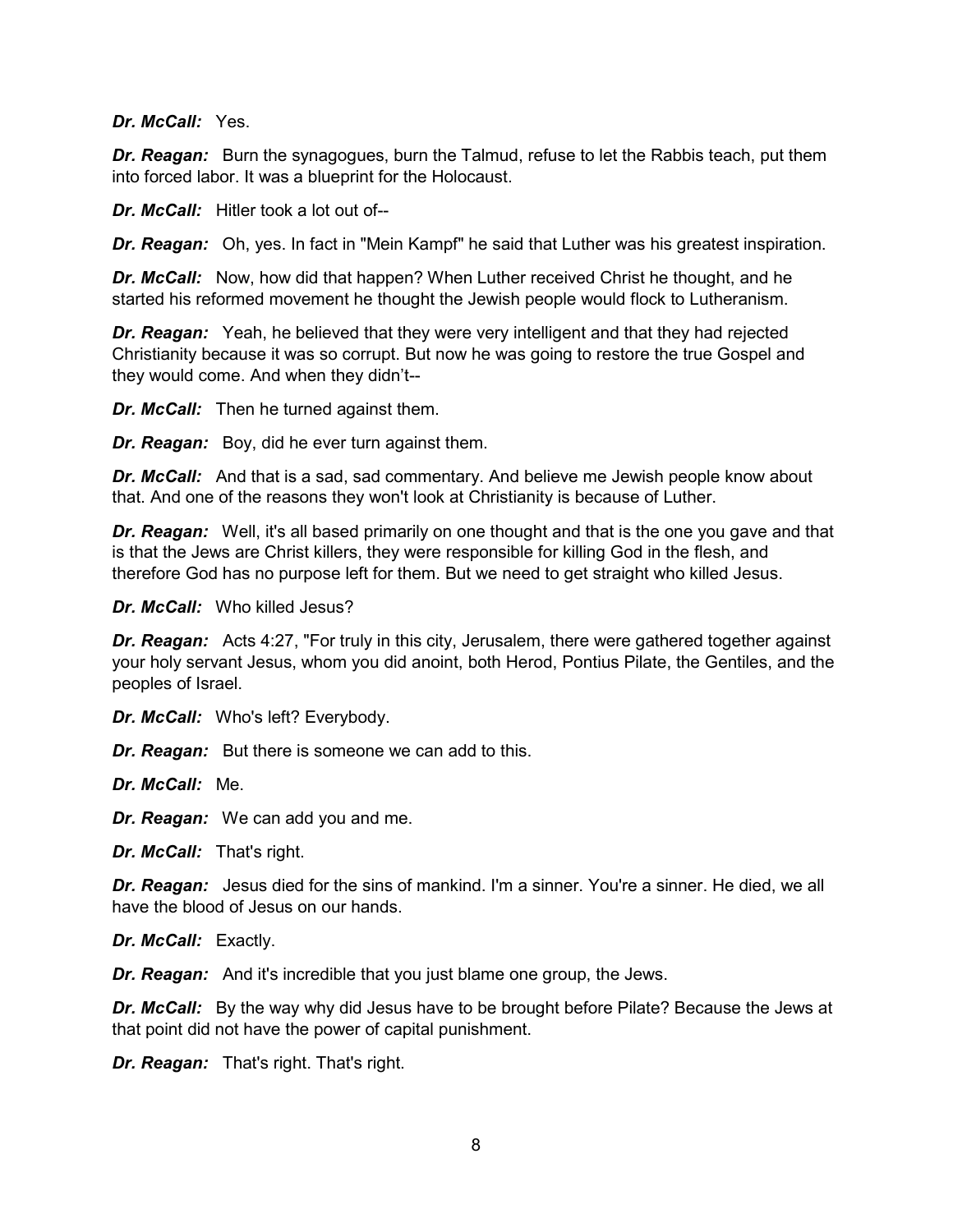**Dr. McCall:** And yet, not long afterwards they executed Stephen. So, I think it was for a very brief period of time that there was this rule that the Jews could not execute anybody.

*Dr. Reagan:* Right. That's a good point.

**Dr. McCall:** And the Lord did not want Israel to be responsible alone for the death of Christ.

*Dr. Reagan:* Well, I wish we had time to go into a lot more subjects. One in particular you have written one of the best articles I've ever read about why you believe Luke was a Jew.

*Dr. McCall:* Yes. That's right.

**Dr. Reagan:** It says that God gave the scriptures to the Jewish people to the world. And everybody says Luke was a Gentile and I think you proved beyond a shadow of a doubt he really was a Jew.

*Dr. McCall:* A lot of reasons.

**Dr. Reagan:** But we've only got a minute left so. You know there are so many questions I want to ask but there is one I have to get in.

*Dr. McCall:* Yes, sir.

**Dr. Reagan:** Do you think that what's happening among the Jewish people is an indication that we are living in the season of the Lord's return?

*Dr. McCall:* Oh, absolutely. I mean Israel did not have to become a nation before the Rapture, and yet it has happened. And Israel is thriving in the midst of enemies.

*Dr. Reagan:* The Bible focuses on Israel in the end time.

*Dr. McCall:* Yes, the dry bones are gathering.

*Dr. Reagan:* The dry bones are gathering, they have come alive. They have been brought back. And you know Jeremiah says that when history is over and done the Jewish people will look back on their history and they will consider the regathering of the Jewish people right now to be a greater miracle than their deliverance from Egyptian captivity.

## *Dr. McCall:* Yes.

**Dr. Reagan:** And we're witnessing that. I had a person recently say, "Wouldn't it be exciting if we lived in Bible time." I said, "Brother, we are living in Bible times."

**Dr. McCall:** We are. I asked a Rabbi over in Israel, "Do you ever think about the dry bones in Ezekiel?" He turned to me and he smiled and said, "Every morning I wake up and think of myself as being dry bones coming back to the land."

*Dr. Reagan:* Hallelujah! Thank you very much.

**Closing**